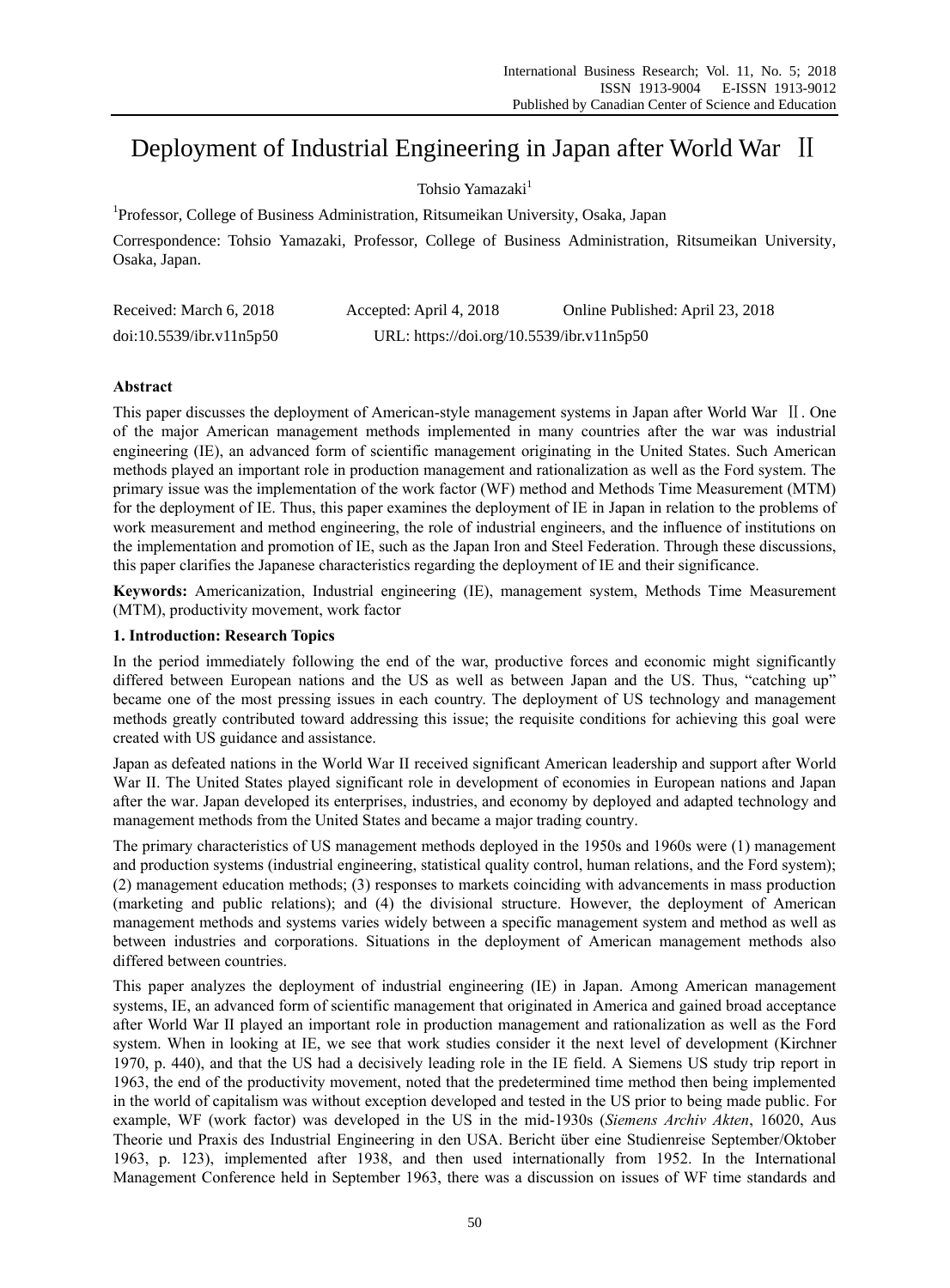WF use [ *Bundesarchiv Koblenz*, B393/27, International Conference on Work Factor Time Standards (26-27.9.1963)]. MTM (methods time measurement) was developed by H. B. Maynard, G. J. Stegemerten, and J. L.Schwab in the 1940s at Westinghouse (*Siemens Archiv Akten*, 16020, Aus Theorie und Praxis des Industrial Engineering in den USA, p. 33; Maynard et al. 1948), and spread in many countries after the war.

However, these changes included the adaptations of systems to local conditions based on an overall structure of and relationship with Japanese capitalism in business management. Many factors influenced the introduction of IE in this country. How business management in Japan changed with the deployment of US technology and management methods? Along with commonalities with the US, what types of unique developments emerged? How were US management methods reformed to accommodate Japanese conditions? And how were the Japanese management style and characteristics created? What was the significance of these developments? This paper describes how American-style management systems were implemented in Japan and the resulting changes in corporate management.

Many studies approach the deployment of IE in Japan. However, these studies do not always identify which elements of American and Japanese management methods were combined, how they were hybridized, and which factors determined the hybridization (for these studies see books and articles cited in this paper). It is very important to elucidate how Japanese-style business management and its particular characteristics, conforming to Japanese conditions while still bearing on the Japanese management style, surfaced during the deployment of the American management method from the perspective of structural analysis. This paper will consider the problems stemming from the Japanese method of conforming to the American method, impacted by traditional and cultural factors in business management as well as institutional factors, and its relationship to the structural characteristics of Japanese capitalism.

This paper first examines social and economic background regarding the deployment of industrial engineering in Japan in Section 2. Next, in Section 3, deployment of industrial engineering in Japan will be considered. Furthermore, based on the aforementioned discussion, the Japanese characteristics regarding the deployment of industrial engineering methods will be clarified in Section 4. In Section 5, concluding remarks will be indicated.

# **2. Social and Economic Backgrounds Regarding the Deployment of Industrial Engineering in Japan**

This section considers the social and economic background regarding deployment of IE in Japan. According to a 1956 report by an iron and steel productivity inspection team, the introduction of IE was highly necessary based on the assumption that the key difference between the productivity between Japan and the United States was due to IE (Nihon seisansei honbu 1956, pp.1, 4-5, 21-23, 98-99). In 1957, a study group was established in the Japan Iron and Steel Federation by eight companies and guided by E L. Fuse, an IE expert. Two years later, the group formed a committee that promoted the deployment of IE (Nihon tekko renmei tekko jyunenshi henshu iinkai 1969, pp.595-597, Yawata seitetsu shashi hensan jikko iinkai 1980, p.32). A significant contribution of IE to the American industrial world was that it indicated certain standards (Nihon tekko renmei IE shiryo kenkyukai 1958, p.35).

However, in Japan, when implementing IE for measurement and management, such standards were lacking, even in the latter half of the 1950s (Tekkokai 1957, pp.34-35). As a result, the purpose of work measurement became increasingly important. For instance, at the Mitsubishi Electric Corporation, the person in charge of work measurement played a major role in IE at the end of the 1950s (Hachimaki 1958, p.30). Under such conditions, a WF business agreement was reached between the Japan Management Association and the Work-Factor Company in 1958, which laid the foundation for introducing WF to the business world (Konno 1982, p.227).

The competitive environment in which Japanese companies were involved also promoted the deployment of IE. More specifically, among several large businesses with similar powers, which belonged to six industrial groups, excessive competition, over-investment for plants and equipment, and newly formed business alliances raised the necessity to introduce IE (Noguchi et al. 1965, p.229). Moreover, in 1962, the introduction and systematization of IE became necessary in response to the intensification of international competition and trade liberalization. Thus, the number of companies that introduced IE dramatically increased (Noguchi 1968, p.195, Nihon tekko remei jimukyoku 1962, p.71). In the Japanese iron and steel industry, a substantial reduction in the number of workers would be problem, even though it could be used as an anti-recession measure to set the standard time spread (Yasui 1986, p.201). In this industry, there were aspects that exceeded those in the American industry, such as the number of indirect personnel, including those in design, investigation, transportation, and administration despite the existence of excellent equipment and machinery (Miyajima 1963, p.239). Therefore, minimizing costs through IE became an important issue.

Furthermore, the introduction of a flow production system and the development of innovation also raised the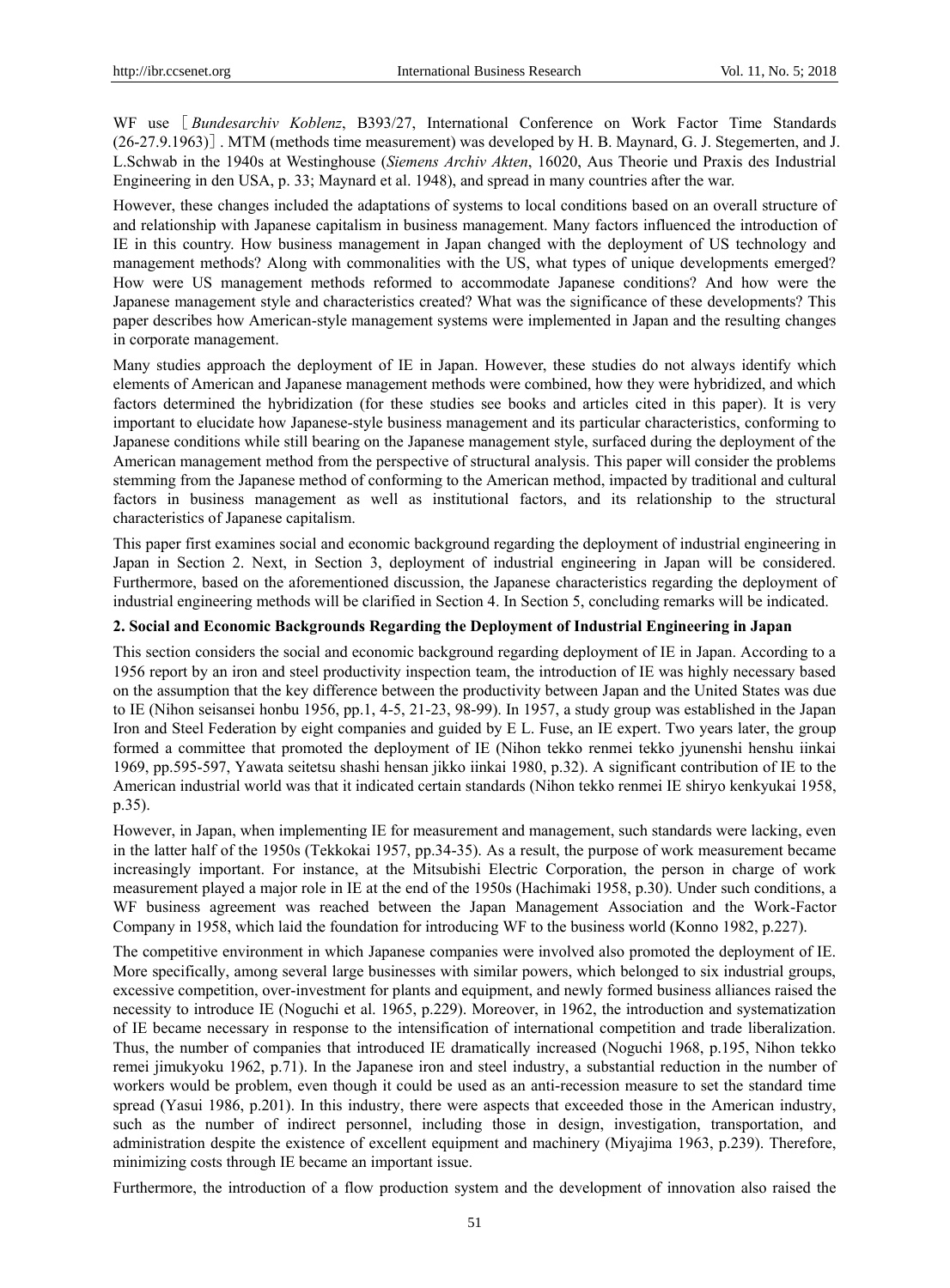significance of deploying IE. In addition, under the continuing buildup of production with automation, adjustments in the time of each process became important cost-effective measures.

In the 1970s, IE was particularly deployed for labor savings, cost reductions, and personnel arrangement in several industries, such as the iron and steel industry, under a shift from high economic growth to low economic growth, which was brought on by the oil crisis (IE mondai kenkyukai 1975a, pp.77-78). In the electrical industry, the recognition was strong of the standardization and guarantee of quality, which had been indispensable with the mass mobilization of young women in the workforce, the deepening division of labor in the factory, and the thoroughness of the mass production system (through the use of conveyors) (IE mondai kenkyukai 1975b, p.99; IE mondai kenkyukai 1975c, p.139).

## **3. Deployment of Industrial Engineering in Japan**

## *3.1 General Conditions Regarding the Deployment of Industrial Engineering*

Based on these discussions, this section examines the deployment of IE methods in Japan. We first consider general conditions regarding the deployment of IE. The WF method was introduced in 1950 and adopted in the following years while MTM was first implemented in 1957 (Indasutoriaru enjiniaringu 1959, p.81; Miharada 1965, p.28; Tsusho sangyosho gorika shingikai 1967, p.62). In the latter half of the 1950s, the introduction and adaptation of IE in industrial enterprises advanced under the productivity movement. However, IE still lacked unity, and its development focused on operational management. During this stage, emphasis was primarily on human engineering, system engineering, and method engineering (Noguchi 1968, pp.170, 196, 207-208; Nihon tekko renmei jimukyoku 1962, p.71). By the end of the 1950s, the WF method began to spread (Ono 1959, p.60), playing an important role in method engineering (Ikenaga 1962, p.786).

However, even in this period, unlike in the United States, the organization of IE in Japan was incomplete. At that time, setting work standards and time standards and training industrial engineers were urgent issues (Nihon seisansei honbu 1960, pp.22, 39-40, 58, 133-135; Ozaki 1959, pp. 362, 366). This reflected the fact that, whereas industrial engineers in the United States were known as professionals, they were considered non-professionals in Japan (Omura 1962, pp.915, 926).

In this way, the completion and systematization of IE became necessary. However, rather than adjusting the contents of IE content, Japanese companies placed greater emphasis on reshuffling distributed management based on work standardization (time-motion studies). Thus, the systemization of IE was delayed. In addition, Japanese companies addressed various methodologies for work rationalization (e.g., production management, cost control, etc.). However, in this period, the concept of function as the focus of IE in a company was still not sufficiently established (Noguchi 1968, pp.171, 196-197; Noguchi et al. 1965, pp.224-225, 228; Indasutoriaru enjiniaringu kokunai shisatudan 1958, p.232).

IE was eventually established and systematized by integrating scientific management techniques in the 1960s. (Inoue 1976, p.28). For instance, in the iron and steel industry, whereas IE activities were initially limited to work improvement, the focus on standard setting eventually increased (Nihon tekko renmei jimukyoku 1962, p.71). Moreover, predetermined time standard systems (PTS) used in Japan included the WF method and MTM. By the mid-1960s, the use of the WF method became quite widespread, exceeding that of MTM (Quick and Ikenaga 1965, pp.1100-1101; Bijinesu 1960, pp.69, 73; Konno 1982, 227). In contrast, in the United States, the most widely used method was MTM (Nihon seisansei honbu 1960, p.102; Nihon seisansei honbu 1964, p.42; Konno 1982, p.227). Therefore, the deployment of IE greatly differed between the two countries.

Even in the 1970s, IE activities that extended into various fields, such as workmeasurement, work improvement, standardization, quality control, process control, and cost control, were independently performed in companies. There were no IE activities in which each measure was connected to one another and integrated as a total system (Ono 1970, pp.26, 31). It is possible to see the shift from individual applications to general and systematic adaptations of IE from the latter half of the 1960s to 1970 (Hibi 1975, p.30).

In Japan, the education of industrial engineers had already become an important issue in the early 1960s (Furukawa et al. 1961, p.103). However, as a 1967 survey pointed out, industrial engineers were not regarded as professionals, and their main tasks focused on methods. In many cases, industrial engineers in Japan were more inferior than those in the United States, and their time studies primarily used stopwatches (Taniguchi 1967, pp.1197-1200). In addition, the situation of factory engineers greatly differed in Japan and the United States. For example, in the United States, since numerous examinations regarding production aspects were performed before shifting to production, factory engineers were not always necessary. Conversely, in Japan, investigations regarding production technology were not sufficiently performed. As a result, technical issues frequently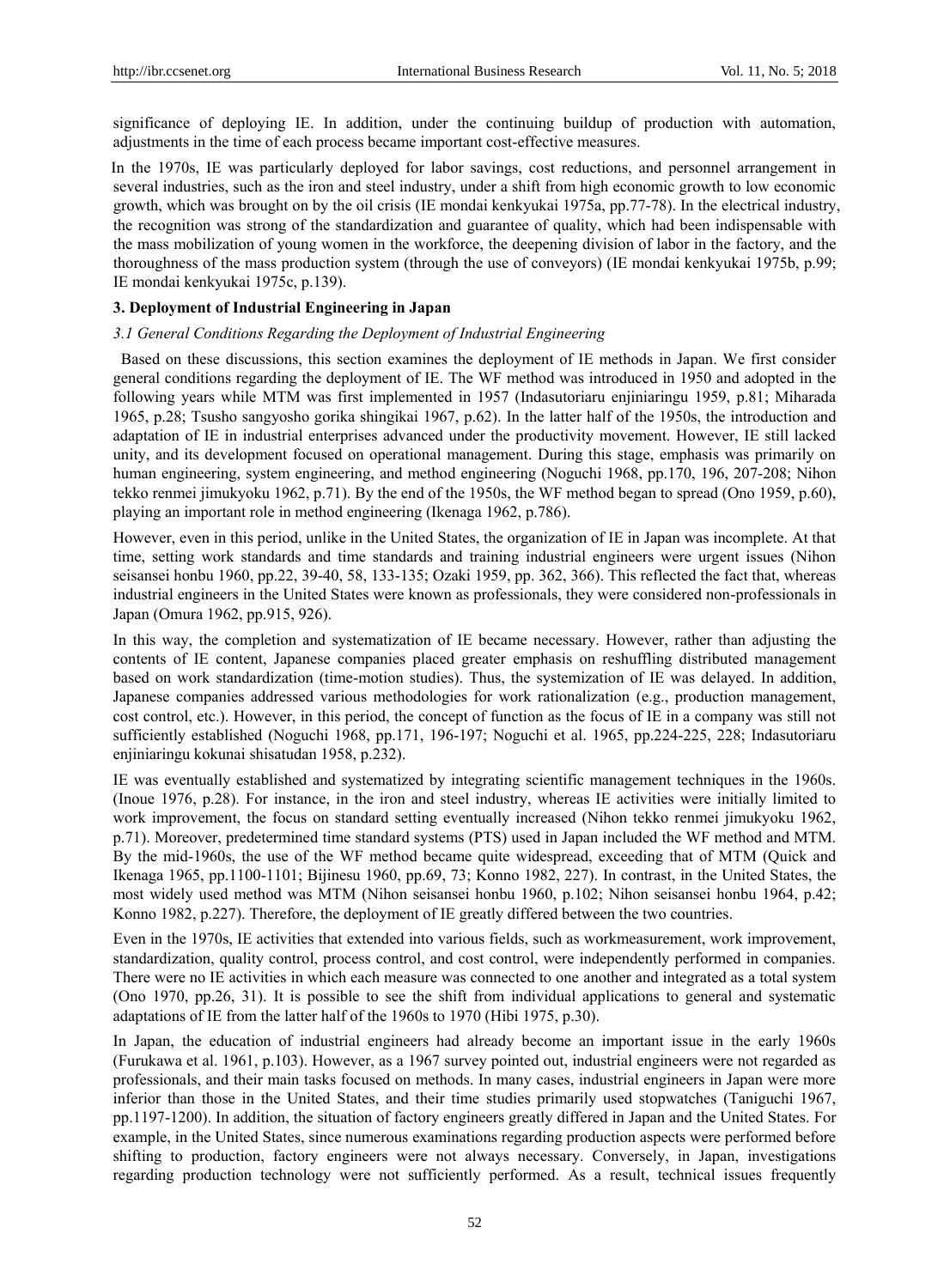occurred during the start of production, and many factory engineers were required in order to solve such problems (Ueda 1967, pp.135, 137). By the mid-1960s, the standard and system for wage setting had become the focus of IE, and system improvements were mainly performed in the American iron and steel industry. In contrast, the design and improvement of a total system, which consisted of personnel, machinery, and materials, had become the focus of IE in Japan. However, the process of setting standards concerning personnel was still incomplete at this stage (Uchiyama 1966, p.34).

One cause for such incompleteness in IE in Japan was the low abilities of the industrial engineers (Takeda 1967, p.580). As a result, around the end of the 1960s, greater emphasis was placed on method study and improvement rather than work measurement. In addition, standard time was generally employed as the standard of efficiency measurement, the basis of production planning, the calculation of personnel, and cost estimation (Omura 1969, p.16; Shida 1968, p.11). IE focused on other aspects of business management, such as standardizing work or setting standard values for management purposes (Juji 1968, p.6).

Furthermore, the conditions surrounding the deployment of IE significantly differed among industries. For example, IE advanced the most in the iron and steel industry and in the processing and assembly industries, especially in the automobile industry and the electrical industry. Finally, the differences among companies were also significant. For instance, in the mid-1970s, among small and medium-sized firms, the use of modern IE methods was rare (Hibi 1975, p.31). Hence, the following section examines the introduction of IE in the main industries as well as their representative companies.

## *3.2 Deployment of Industrial Engineering in the Main Industrial Sectors*

#### 3.2.1 Iron and Steel Industry

In this industry, IE achieved results in the field of method engineering. Improving business affairs and performing standard setting were two pillars of IE (Nihon tekko renmei junenshi henshu iinkai 1969, pp.606-607). IE for quality improvement and cost reduction was introduced in the first rationalization plans from 1951 to 1955 and fully utilized as an IE system in the second rationalization plans from 1956 to 1960. During this period, standardization for realizing consistency in production (under the introduction of automation technology) was promoted. Moreover, synthesization and systematization of IE were pursued, after which IE was introduced in earnest for the purposes of planning work duties, setting the standard amount of work, and overseeing its strict accomplishment (Inoue 1976 p.30). Furthermore, personnel assessments on a company-wide scale were implemented, and improvements in management functions, such as investigations regarding equipment capacity, process control, transportation management, and inventory control, became important (Nihon tekko renmei jimukyoku 1963, p.81).

The application of standard time to labor management developed the most around 1962, when personnel rationalization was necessary due to the recession at the time (Nihon tekko renmei junenshi henshu iinkai 1969, pp.607-608; Goji et al 1969, p.896). Thus, the reduction of workers based on the setting of standard time became the top priority in IE (Yasui 1986, p.207). During the 1960s, the importance of personnel rationalization, rationalization of contract management, and approach to management issues increased. Consequently, IE became increasingly important for top management (Nihon tekko renmei jimukyoku 1966, p.100; Nihon tekko renmei jimukyoku 1967, p.95). In fact, by the end of the decade, the scope of IE expanded into the design of management systems, analysis of management issues, productivity improvement, and cost reduction. IE was also applied to personnel rationalization in indirect departments (Nihon tekko renmei junenshi henshu iinkai 1969, pp. 605, 608). There were five overall goals: (1) improving work and equipment; (2) setting standard time for workers; (3) designing management systems; (4) providing consultations; and (5) other business-related activities. Furthermore, establishing regular personnel was an important part of many IE projects, followed by job and office work improvement, management of equipment, standard setting, and process control (Ono 1968, pp.65-670). Setting a standard time was applied to the new system of efficiency wages as well as conventional personnel assessments (Nihon tekko renmei jimukyoku 1968, p.103). From the late 1960s to the early 1970s, self-management activities played a significant role in method engineering and improving morale. Thus, IE that engaged in the promotion of self-management became increasingly important (Nihon tekko renmei jimukyoku 1972, p.80).

Cost reduction was also an important part of IE activities after 1973, especially during the oil crisis (Nihon tekko renmei jimukyoku 1974, p.80: Nihon tekko trenmei jimukyoku 1975, pp.100-101; Nihon tekko renmei jimukyoku 1976, pp.65-66; Nihon tekko renmei jimukyoku 1978, p.66). Subsequently, the role of IE was important in the implementation of fixed-cost reduction measures during the 1980s.To promote production efficiency in both the upstream and downstream processes of the organization, IE continued to focus on improvements from all perspectives (Tekko no IE 1984, pp.14-15).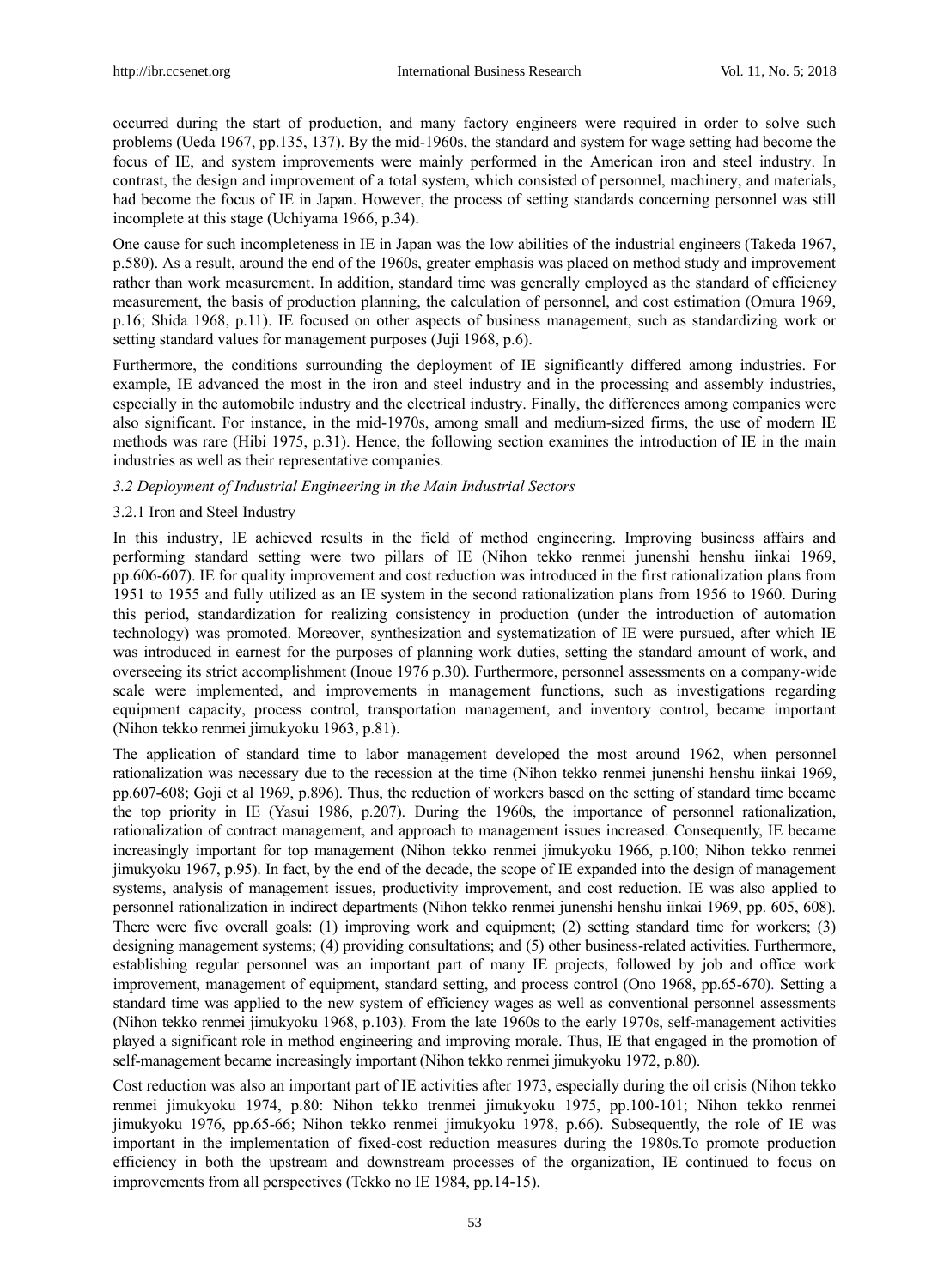# 3.2.2 Automobile Industry

The introduction of WF as a new method of standard setting made an impact, especially with regard to the ratio of labor costs to production costs, which was very high in the assembly industry (Kikuchi 1968, p.608; Sakano 1963, pp.220, 223-225). For instance, at the Nissan Motor Corporation, due to new product releases, constantly changing automobile models, and new factory openings, various problems, especially those related to factory layout and material handling, were widespread. In addition, issues related to cost reduction and equipment investment occurred (Takai et al. 1968, p.8; Omura 1959c, p.450; Sakano 1963, p.225). Under such conditions, the training of IE staff became an important issue. By the end of the 1950s, top management, such as those at the Toyo Kogyo Corporation, began to recognize the necessity of having IE staff members (Omura 1959c, p.450).

In 1955, at the Nissan Motor Corporation, imbalances in setting standard time via the stopwatch method and the adoption of a group premium wage system resulted in constant complaints (Tsusho sangyosho gorika shingikai 1967, p.73; Kyushu indasutoriaru enjiniaringu kokunai shisatsudan 1959, p.18). In response, the company completed a master table of all work-related activities, and a standard time was set for every section. The company-wide application of standard time via the WF method had begun, and the management system was established. In this case, suggestions for work improvement and efficiency control were the main fields of IE. In addition, the company pursued cost reductions for parts purchased from other companies. Such reductions were based on the guidance of work measurement and improvement methods for parts companies, decisions regarding various costs according to value analysis (VA), and the establishment of specialized lines (Nissan jidosha kabushiki gaisha somubu chosaka 1965, p.294; Kyushu indasutoriaru enjiniaringu kokunai shisatsudan 1959, p.18; Tsusho sangyo sho gourika shingikai 1967, pp.62-63, 79; Omura 1959b, pp.101, 103-104; Sakano 1963, pp.202, 206). Management of the number of work hours (mainly based on standard time) was also implemented. Whereas the WF method was primarily adopted for manual work, machining time was based on technological considerations and statistical methods (Tsusho sangyosho gorika shingikai 1967, pp.65-66).

IE departments at central-office levels were eventually established. Such departments not only played a role in top management but also engaged in IE activities at the factory level. (Tsusho sangyo sho gourika shingikai 1967, p.64). For example, at the Toyo Kogyo Corporation, a master table related to the standardization of work was created in 1949, after which the WF method was adopted in 1955. In 1958, work sampling was introduced and standard time was established. Moreover, improvements were made in measurement precision, and the rate of operation was realized (Toyo kogyo kabushikigaisha gojunenshi 1972, pp.301-302).

# 3.2.3 Electrical Industry

Whereas time studies utilized the stopwatch method until the mid-1950s, conversion to the WF method was achieved by the end of the 1950s. However, in this particular industry, MTM was still in its infancy; thus, it was not adopted. At that time, the representative companies in the field of IE continued to emphasize the following aspects: work standards and standard time, cost reductions, plant layout, standardization, and suggestion systems. Moreover, quality standards were established, after which technical alliances with foreign firms had a significant influence on such standards. This was a characteristic typically found in the electrical industry (Sato 1959, pp.266-267).

However, there were differences between the sections regarding mass-produced products and those related to individual order production. For example, for home appliances, in which mass production via conveyors was dominant, setting a standard time was achieved by the WF method, and in many cases, standard time was used for both process and personnel planning (Tsusho sangyosho kigyoukyoku 1969, p.105). In contrast, as large-sized individual orders were produced, the Kawasaku factory of the Fuji Electric Corporation employed the stopwatch method in time studies. It was not until the early 1960s that the WF method and MTM were adopted (Omura 1961, p.194).

Regarding individual enterprises, in 1950, the Mitsubishi Electric Corporation introduced the WF method to improve the estimation techniques of elementary motion. In 1951, the company introduced a training program for work-factor engineers, and by 1954, the WF value was adopted as the standard time value and company-wide standard time was established for both mass production and individual production (Mitsubishi denki kabushiki gaisha shashi hensansitsu 1982, pp.106, 275). In the Itami factory of this company, the core IE activities from the late 1950s to the early 1960s included the creation of a work-study subsection, which was responsible for conducting work performance measurements and making method improvements (Omura 1960, pp.170-172). In the mid-1960s, the Matsushita Electric Corporation particularly emphasized traditional IE rather than modern IE. This company also made an effort to improve material handling, realize premeditated production, shorten production schedules, and cut down the overall production period by introducing method engineering and conveyor systems (Daisanji IE kokunai shisatsudan 1965, p.18).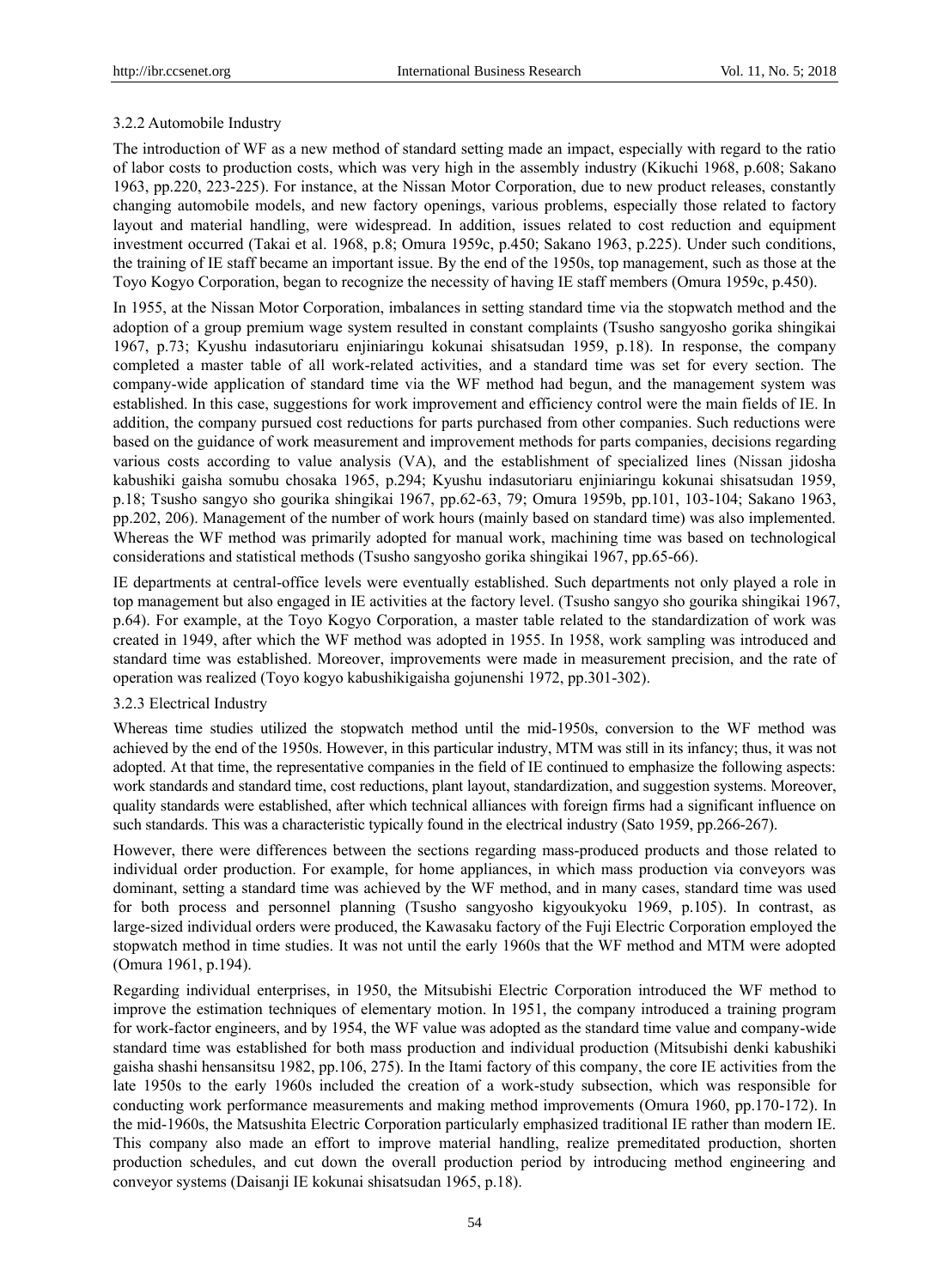## **4. Japanese Characteristics in the Deployment of Industrial Engineering**

Based on the foregoing discussions, this section will clarify Japanese characteristics in the deployment of industrial engineering. We can point out the following items constitute the main characteristics of IE deployment. In Japan, IE was promoted and developed in solidarity with the business world, as seen in the IE study committee in the iron and steel industry. There were no such efforts in foreign countries (Nihon tekko renmei junenshi henshu iinkai 1962, p.612). This reflected the situation in which the results of process studies by institutions, such as REFA in Germany that had traditionally played an important role since the rationalization movement in the 1920s, did not exist in Japan. Regarding supervisors at the workplace, first-line supervisors, which are comparable to foremen in the United States or meisters in Germany, did not exist in Japan. This shows that traditional IE was not utilized in factories and that the deployment of IE was still a rudimentary activity (Juji 1968, pp.7-8). In addition, foremen in the United States had considerable authority compared to those in Japan (Kasahara and Tezuka 1968, p.16; IE 1968, p.11).

Thus, the general foreman system was adopted in the iron and steel industry, which greatly advanced the deployment of IE. IE was systematically implemented in the workplace under the establishment of line and staff organization by the general foreman system. This was introduced in the Yawata Iron and Steel Corporation for the first time in 1958, after which it prevailed in many other companies. Substantial power over subordinates was given to general foremen, and the function of IE was mainly absorbed into staff organization. This process, in which the line manager (led by the general foreman) assumed the central role, became the primary function of IE (Yawata seitetsu kabushiki gaisha shashi hensan iinkai 1981, pp.706-707; Katsui 1968; Noguchi 1968, p177; Komatsu 1968; Sumitomo kinzoku kogyo kabushiki gaisha shashi henshu iinkai 1967, pp.169-170; Dai niji indasutoriaru enjiniaringu kokunai shisatsudan 1959, pp. 301-306). Thus, we can see an important character in that the general foreman, specified as a principal player in IE, was sometimes given responsibility for cost control, cost reductions, and overall labor management.

In the field of IE in Japan, there were problems related to work measurement (Ono 1968, p.70). However, the work measurement that was so popular in the United States and Germany was not thought to be a fit for Japan, and many corporations focused entirely on continuous method engineering (Juji 1969, p. 2). This showed that IE played a considerable role in the development of various improvement activities, which had been expanded in Japan. Unlike in the United States, where standard time was set in relation to wages and working hours, in Japan, it was also important to use the number of work hours as the standard for making improvements and evaluating results (Juji 1973a, p.9; Juji 1973b, p.47). Furthermore, upon implementation of the work-factor method, reforms were made to wage systems, particularly to wage rates along with job analysis (Inoue 1976, p. 29).

In the United States, "work standard" means the terms of a worker's contract. In American-style work management, work standard and work time had an apparent meaning. Conversely, in Japanese-style work management, the term only showed the content of the work to be performed. Thus, it was more effective to use standard time not as a standard for evaluating the worker but as the "time as the goal for a given work standard." In the United States, in job design, the necessary work for an organization is decided according to the nature of the work, after which it is assigned to an individual. In this regard, job design forms the terms of the contract. However, Japanese-style job design presents the overall goal of the work and leaves a certain amount of flexibility for the individual (Juji 1973c, pp.100-102).

Regarding the use of a predetermined time standard system (PTS), for example, work improvement, cost accounting, and cost estimate had the highest applications during the 1950s in both Japan and the United States. However, the application of IE in setting work methods (before shifting to production) was lower in Japan than in the United States. In contrast, such work planning and decisions regarding personnel were higher in Japan than in the United States. In this case, emphasis on the use of IE differed greatly between the two countries (Indasutoriaru enjiniaringu 1959, p.85).

In addition, IE was rolled out in connection with labor management functions. For example, different employment practices among Japanese corporations, such as the seniority wage system and lifetime employment, led to inconsistent labor targets for IE and differences among other IE elements (Ueda et al. 1967, p.539).

There were many cases in which American methods of manager education and supervisor training, such as TWI (Training within Industry) and MTP (Management Training Program), were used to implement IE. For instance, at the Toyota Motor Corporation, TWI and MTP were used for full-scale standardization, and they were also introduced in subcontracting enterprises to make company-wide improvements (Toyota jidosha kogyo kabushiki gaisha shashi henshu iinkai 1958, p.417; Toyota jidosha kabushiki gaisha 1987, p.227; Wada 2009, pp.521-524; Fujimoto 1997, pp.69, 117). The Yawata Iron and Steel Corporation also established a standard work method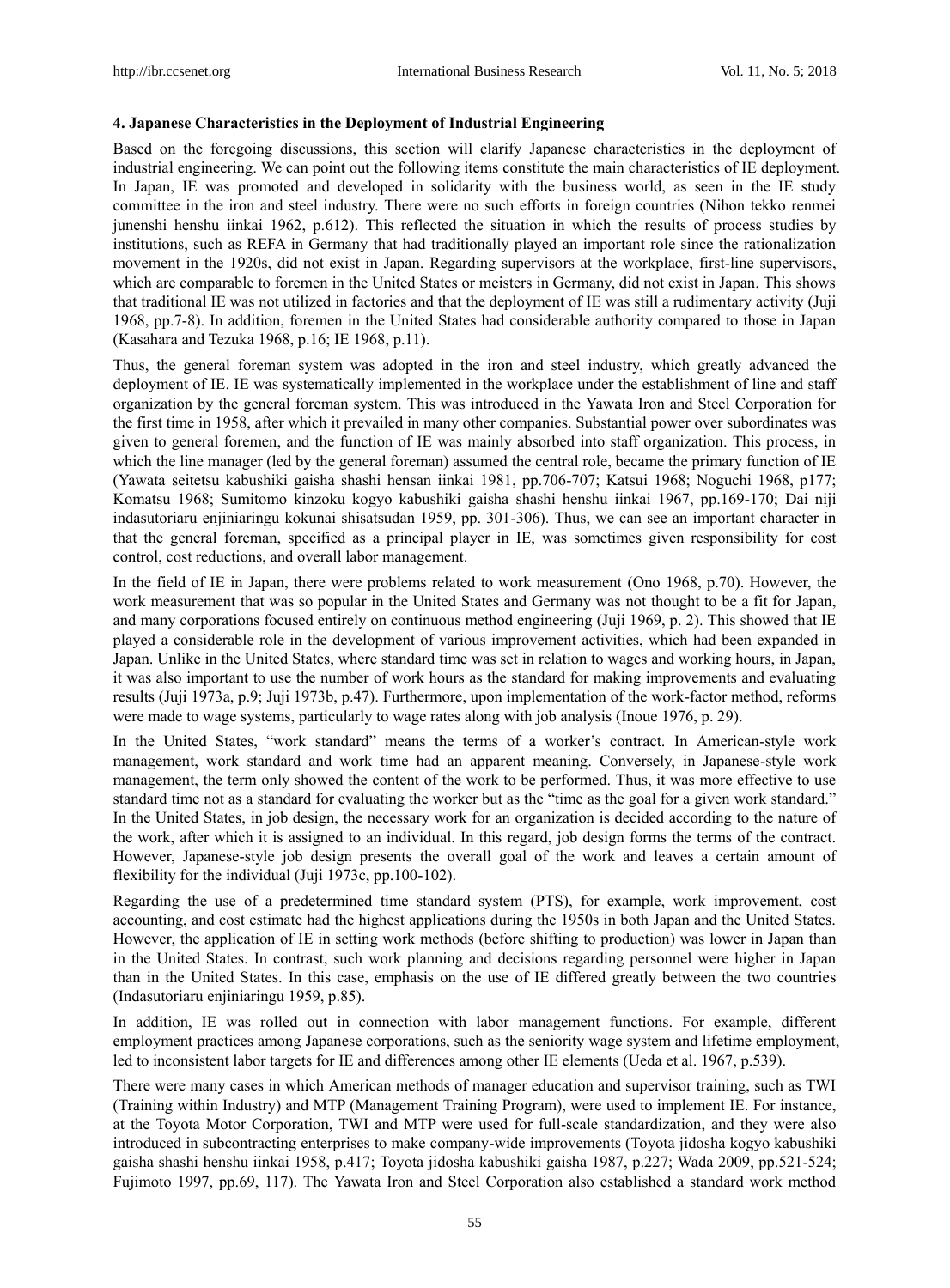(Nihon tekko renmei sengo tekkoshi henshu iinkai 1959, p.997). At the Fuji Electric Corporation, the introduction of TWI for training first-line supervisors became an effective means of developing IE (Fuji denki seizo kabushiki gaisha 1974, p.225). Meanwhile, IE was implemented for quality-control activities. For example, at the Kobe Steel Corporation, IE activities were developed as a part of its total quality control (TQC) effort to improve the company's constitution (Tekkokai 1964, p.21).

IE was originally developed with the two pillars of work measurement and method improvement. However, it was eventually applied to a wider field in Japan (Wada and Juji 1967, p.519: Nakayama et al 1960, pp.121-122). We can also see an important characteristic of IE in Japan since its activities could be divided into three stages: (1) a central office IE department, which offers services for top management and general managers; (2) an IE department, which provides services to the heads of production and plant managers; and (3) an IE section, which offers services for individual workplaces (Daisanji IE kokunai shisatsudan 1965, p.153). In the mid-1960s, most of the activities were implemented in Japan in the third stage, with work improvements, setting a standard time, work sampling, work measurements, cost estimations, and design and management of inspection instruments as the core functions. In the second stage, system engineering was carried out to some extent, even though it was not as wide as the third stage (Ueda 1966, pp.1277-1278). However, IE was not effectively diffused from the top to the bottom levels of management (Block 1964, p.515).

Although the use of IE methods increased, there were still many problems with regard to IE ideas, recognition of IE by line managers, and operations by industrial engineers. IE efforts were naturally obstructed by such issues (Daisanji IE kokunai shisatudan 1965, preface). The following five points can be considered relevant problems in the field of IE: (1) activities regarding operation systems and control systems; (2) activities related to troubleshooting and making improvements in existing systems; (3) the rate of IE activities, which were performed depending on the demands of line managers; (4) cases in which the number of personnel in the IE section was high; and (5) the fact that company-wide IE was insufficient or not established (Daisanji IE kokunai shisatsudan 1965, pp.177-178). Furthermore, in Japan, although the number of universities with IE sections in engineering departments increased, the spread of IE education was considerably late compared to that in the United States (Daisanji IE kokunai shisatsudan 1965, pp.146-147).

In Japan, the broad existence of parts companies and cooperating firms, such as subcontracting firms, supported the production system of large enterprises. Thus, detailed rationalization and improvement activities through the introduction of IE were promoted (Tsusho sangyosho gorika shingikai 1967, p.79; Miyajima 1967, p.331). Guidance and instruction in standard setting by large enterprises was a significant reason for building close inter-firm relationships and establishing production networks under Japanese subcontracting firms.

In the introduction of IE, influences from differences in the material traits and climates in Japan and the United States were significant. Among the many management techniques introduced from the United States, management methods directly related to "things," such as quality control (QC) and value analysis (VA), were taking root by the latter half of the 1960s. In contrast, management techniques related to human mental activities, such as IE, did not achieve good results. It is possible that such differences between Japan and the United States were one of the major causes. In contrast with American companies, in which work began after responsibilities were prescribed and the authority of each member was predetermined, in Japanese enterprises there were many cases in which a vague organizational system was in place and responsibilities were discussed after the work had begun (Dai sanji IE kokunai shisatsudan 1965, p.150; Tshusho sangyosho kigyokyoku 1969, pp.105-106, 133).

Even at the end of the 1960s, the recognition of management, including IE, was insufficient since the responsibilities of front-line supervisors were still uncertain. Thus, it was necessary to establish management standards for front-line supervisors and clarify certain responsibilities (Tsusho sangyosho kigyokyoku 1969, p.112). In the United States, based on pragmatic thinking, companies searched for a solution to the problem by focusing on methods without establishing particular theorems and systems. In other words, once a new method was discovered, it was widely used as the "standard." In contrast, such thought and spirit of pragmatism did not exist in Japan (Kuroita 1959, pp.317-319).

## **5. Concluding Remarks**

From the perspective of this paper, to improve productivity at the time of introducing the American management method, the measures and elements that were directly related to improving "efficiency" (economic efficiency) were concerned with the development of productive forces; therefore, these principles were relatively, proactively, and widely introduced. One of such cases can be seen in the basic principles of industrial engineering, such as production management and labor management.

In contrast, there were many aspects of American-style management that did not necessarily conform at the time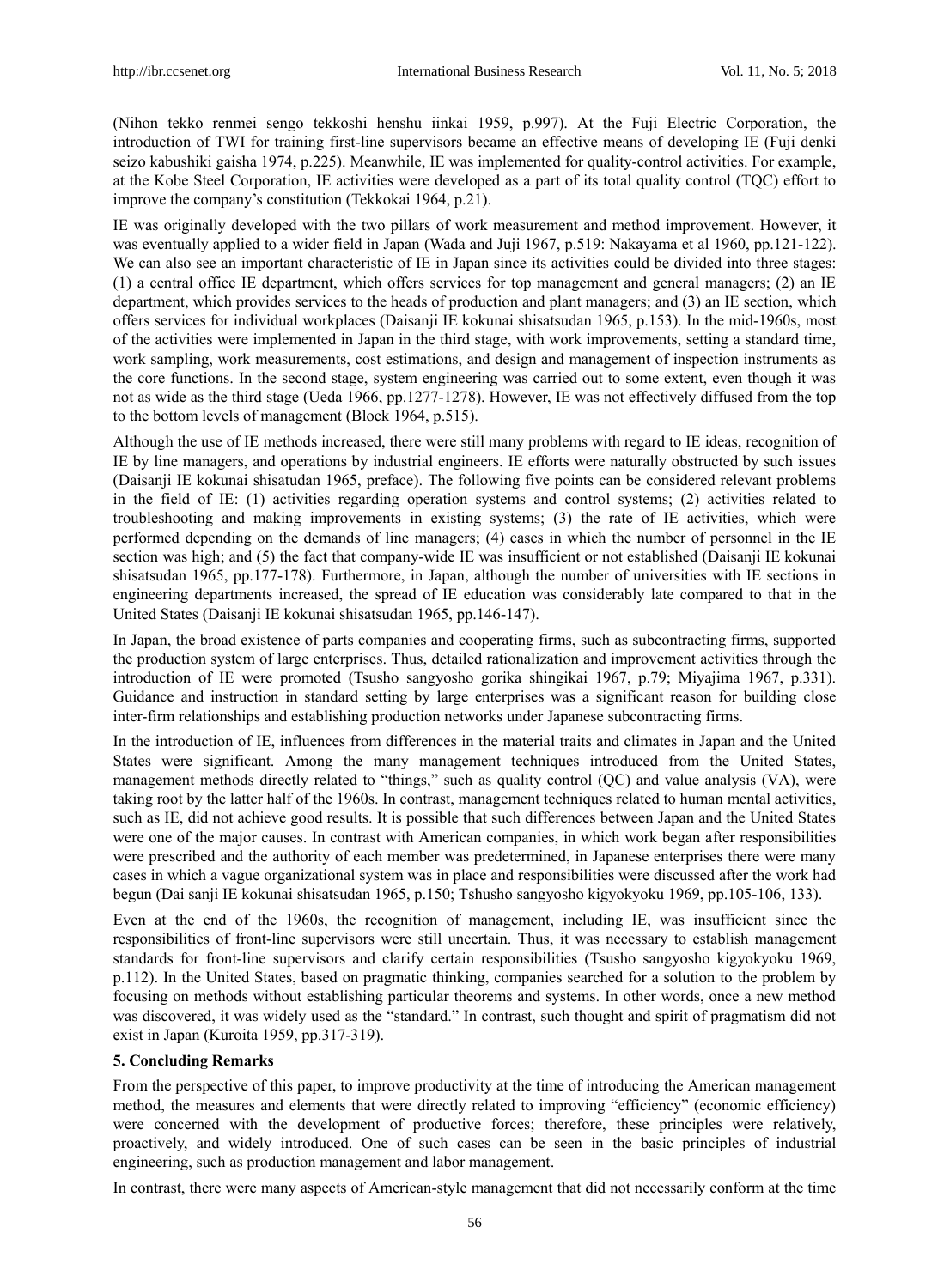to the conditions in Japan. These included aspects with American characteristics, such as the culture and relationships shared among labor and management, value for management, management style, and management tradition/culture. Therefore, in many cases, there was strong resistance and opposition that prevented the introduction of these aspects, and it was only possible to introduce them by modifying them in the process.

Furthermore, in reality, there were many cases wherein the Japanese method of management was pursued, even though mechanisms and principles for improving efficiency were introduced. In particular, due to the influence of Japanese corporate traditions and management values and various systemic factors within companies, and industrial relations, many Japanese companies sought the Japanese-style adaptation. Zeitlin's research emphasizes the active altering of the American Model. Here, Zeitlin points out that there was selective adaptation of American technology and management that was tailored to the local environment, and that creative modifications and innovative hybridizations were observed. However, these modifications and hybridizations should not be understood as a negative phenomenon or indications of domestic resistance to the transfer process, or even as the mark of inevitable compromise. Rather, they should be realized in the positive light, i.e., the modifications originate from experimental work and innovative learning (Zeitlin 2000, pp. 11, 15–20).

Thus, the people involved in the industry took advantage of their experience, accumulated while decomposing, modifying, and re-concentrating the elements of the American model to best fit the local environment. By doing so, they reinterpreted, modified, and at times changed their country's practices and systems. Japanese industrialists had significant existing knowledge of American-style practices. Zeitlin points out that Japanese industrialists' prior familiarity with American-style practices enabled them to treat US technology and management not as a unitary model to be imitated wholesale, but rather as a suggestive point of departure for selective adaptation, creative modification, and innovative hybridization (Zeitlin 2000, pp. 38, 40–41). Mix of American and Japanese factors in management systems can be seen in introduction of the job-based wage under the deployment of the work-factor method.

When considering the deployment of IE in relation to important factors that effected on the implementation of such American management methods, influences of management values and management traditions and cultures, such as management values based on Japanese collectivism and mutual trust between company members and those emphasizing relationships between management and labor based on a weak contracting view can be seen in the following points. Work standards tended to be used not as the terms of workers' contracts but a loose standard, which was deeply concerned with characteristics of Japanese improvement activities. Standard work time was used as a benchmark in establishing goals of job improvement by general foremen and evaluating the results. Management values emphasizing the role of production spots and relationships between management and labor based on weak contracting view (organization and its operation in which relations of authorities and responsibilities was unclear) influenced the implementation of IE.

Next, examining the institutional factors impacting the Japanese-style of adaptation in the process of Americanization, special systems such as subcontracting system also influenced the deployment of American management methods. Such cases can be seen in the deployment and modifications of IE in subcontracting firms and affiliated companies under the guidance of large enterprises that were at the top of the pyramid of subcontracting system. Other cases can be seen in the role of business associations in promoting deployment of IE and influence of management system such as the general foreman system.

In relation to the characteristics of the structure of productive forces prior to WWII, delay in the development of productive forces in the heavy industries and the process and assembly industries before the war was prominent. These industrial sectors rapidly expanded after the war. Introduction of the flow production system and innovations including automation promoted the deployment of IE methods. IE was implemented as various rationalization measures, such as production control and cost control for the modernization of production and to decrease costs via rapid development of productive forces.

When comparing conditions in foreign country, Japanese characteristics in the deployment of IE can be clearer. For instance, in Germany, the issues of various materials and the establishment of ideas related to the definition, classification, and subdivision of standard time by REFA contributed to improvements at the industry level (Hartmann 1963, p. 125; Schlaich 1969, p. 234; Hämmerling 1960, p. 127; Schwartmann 1975, p. 205). In contrast, such a technically authoritative national organization did not exist in Japan (Hamabe 1961, p.46), and management centers and IE centers were only established during the research boom (Omura 1959a, p.33). Such differences had a significant effect on the introduction and development of IE in both countries.

Regarding the conditions in Germany, we see that the dissemination of IE was related to REFA activities, and was also greatly affected by US-based IE. REFA had researched and examined various predetermined time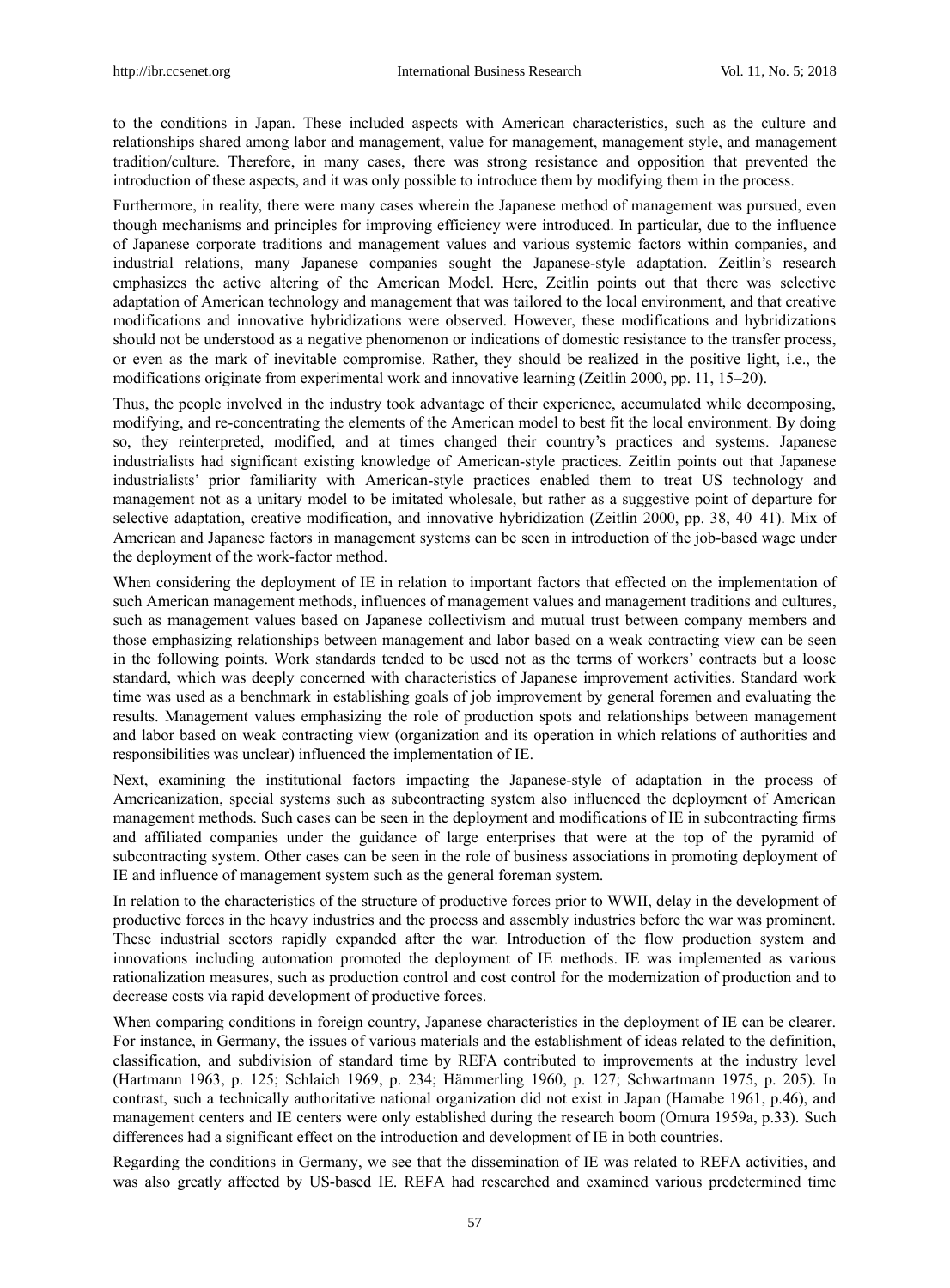methods including MTM and WF for a long time, and as a result decided to support WF, obtaining a license to use and disseminate the method (Jaeckel 1961, p. 223, p. 223; Pilz 1961, p. 124). However, REFA did not, for the most part, deprioritize its own systems in promoting WF. In relation to the aspect of hybridization, we observe the following mix of American and German factors in management and production systems. Industrial engineering methods such as the Work-Factor Method and Methods-Time Measurement were incorporated into the traditional German REFA system. As a result, these US methods were not widely adopted in German industry, unlike countries such as Sweden, where the creator of MTM, H.B. Maynard and his consulting firm, were highly successful in selling the method to corporations (Kipping 2004, p 36). Thus, regarding the broad spread of American IE methods, a delay can be seen compared to Japan.

## **References**

Bijinesu. (1960). Kindai keiei no hanagata. IE no subete. *Bijinesu*, *4*(5), 67-79.

- Block, S. M. (1964). "Dentoteki" IE to "gendaiteki" IE no baransu wo kataru. *Indasutoriaru enjiniaringu*, *6*(6), 514-520.
- Dai niji indasutoriaru enjiniaringu kokunai shisatsudan. (1959). *Dai niji indasutoriaru enjiniaringu kokunai shisatsudan hokokusyo*. Tokyo, Nihon seisansei honbu, Nihon indasutoriaru enjiniaringu kyokai.
- Dai sanji IE kokunai shisatsudan. (1965). *Nihon ni okeru IE no doko―Dai sanji kokunai shisatsudan hokokusyo*―. Tokyo, Nihon indasutoriarugu enjiniaringu kyokai, Kanto indasutoriaru enjiniaringu kyokai.
- Fuji denki seizo kabushiki geisha. (1974). *Fuji denki shashi* Ⅱ (1957~1973). Tokyo, Fuji denki seizo kabushi geisha.
- Fujimoto, T. (1997). *Seisan shisutemu no shinka ron. Toyota jidosha ni miru soshiki noryoku to sohatsu purosesu*. Tokyo, Yuhikaku.
- Furukawa, H., Maeda, S., Wada, E, Kogure, M.,Ssakai, S., & Hachimaki, N. (1961). Obei to wagakuni ni okeru IE kyoiku no genjyo. *IE Review*, *9*, 103-122.
- Goji, K. et al. (supvr), Noda, K. (ed.) (1969). *Gendai keieishi*. Tokyo, Nihon seisansei honbu.
- Hachimaki, N. (1958). Denki kikai kogyo to indasutoriaru enjiniaringu―Wagakuni denki kikai kogyokai ni okeru IE to sono tekiyo no jissai―. *PR*, *9*(2), 27-32.
- Hamabe, K. (1961). Kokkateki na kiban wo motsu doistu no ukeoi seido. Wagakuni tono konpontekina soiten ni tsuiteno kosatsu. *Indasutoriaru enjiniaringu*, *3*(6), 457-462.
- Hämmerling, F. (1960). Die Mechanisierung von Montagen in der Elektroindustrie. In: Brandt, L., Gardellini, R., King, A., Lambilliotte, M. (eds.) *Industrielle Rationalisierung 1960*. Dortmund, Verkehrs- und Wirtschafts-Verlag.
- Hartmann, H. (1963). *Amerikanische Firmen in Deutschland: Beobachtungen über Kontakte und Kontraste zwischen Industriegesellschaften*. Opladen, Westdeutecher Verlag.
- Hibi, S. (1975). *Seisan kanri ron*. Tokyo, Dobunkan shuppan.
- IE (1968). Foaman no nichi・ou・bei kakusa wo kataru. Kotonaru keiei sanka no igi to kengen. *IE*, *10*(5), 8-17.
- IE mondai kenkyukai. (1975a). Gendai IEr no isiki to sono jittai, Tekko hen. *IE Review*, *16*(3), 77-79.
- IE mondai kenkyukai. (1975b). Gendai IEr no isiki to sono jittai, Denki sangyo hen. *IE Review*, *16*(4), 99-101.
- IE mondai kenkyukai. (1975c). Gendai IEr no isiki to sono jittai―Tekkogyo to denki sangyo ni okeru IE to ningen mondai―. *IE Review*, *16*(5), 138-140.
- Ikenaga, K. (1962). Seisan wo takameru kihonteki IE katsudo. Seikosha ni okeru sagyo hyojunka. *Indasutoriaru enjiniaringu*, *4*(8), 785-790
- Indasutoriaru enjiniaringu kokunai shisatsudan. (1958). *Indasutoriaru enjiniaringu kokunai shisatsudan hokokusho*. Tokyo, Nihon seisansei honbu.
- Indasutoriaru enjiniaringu. (1959). PTS (kitei jikan hyojun) ho wa do katsuyo sarete iruka. Nichibei no PTS hikaku: Factory shi ga chosa shita Amerika 132 sha to honsi ga chosa shita 38 sha tono hikkau. *Indasutoriaru enjiniaringu*, *1*(2), 81-90.
- Inoue, H. (1976). Nihon ni okeru IE no tenkai to mujun. *Gijutsu to ningen*, *6*, 26-34.
- Jaeckel, B. (1961). 10 Jahre REFA-Bundesverband. *REFA-Nachrichten*, *14*(6), 221-226.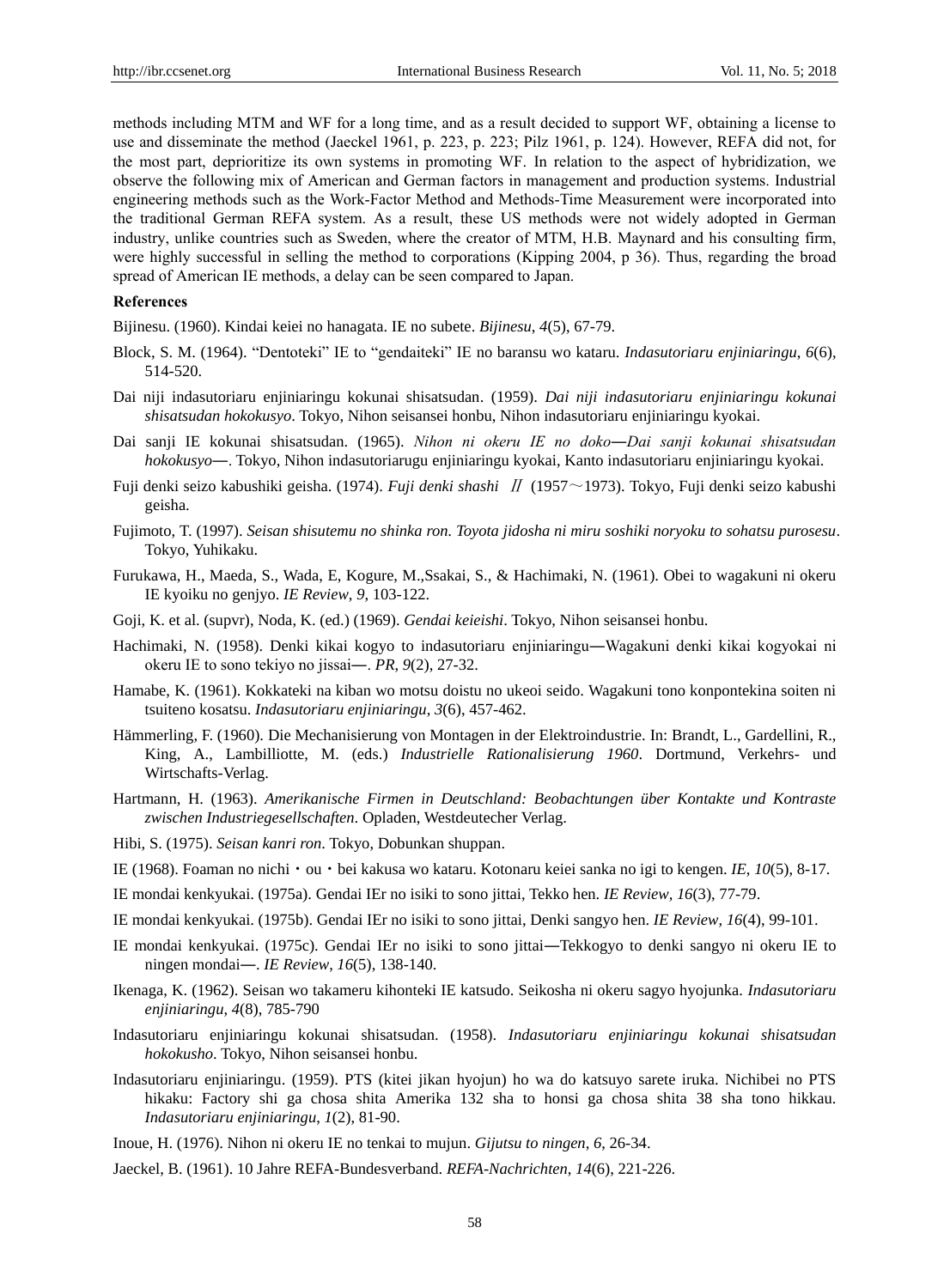- Juji, S. (1968). Rain kanbu no IE jissen ron. Ko sureba teichaku suru. *Indasutoriaru enjiniaringu*, *10*(2), 4-9.
- Juji, S. (1969). Futatsu no sinro wo toru korekarano IE. *IE*, *11*(3), 2-5.
- Juji, S. (1973a). Koten IE wa foaman no mono. *IE*, *15*(5), 3-10.
- Juji, S. (1973b). Nihonryu wo tsukuridasu tameni. Tokuina nihon no manejimento no ninshiki kara. *IE*, *15*(11), 47-53.
- Juji, S. (1973c). Hito wo ikasu tameni wa mazu soshiki kaihatsu wo. *IE*, *15*(12), 97-104.
- Kasahara, S., & Tezuka, N. (1963). Amerika no IE no genjyo. *IE Review*, *20*, 5-29.
- Katsui, H. (1968). Atarashii sagyocho wa kono yoni sodatsu. *IE*, *10*(5), 18-24.
- Kikuchi, T. (1968). Kakusya ni okeru IE no jissi rei: Kikai kogyo ni okeru jissi rei. A sha no jirei. In: Nihon indasutoriaru enjiniaringu kyokai (ed.), *IE giho hando bukku*. Tokyo, Maruzen, pp.559-603.
- Kipping, K. (2004). "Importing" American ideas to West Germany, 1940s to 1970s. From associations to private consultancies. In: Kudo, A., Kipping, M., Schröter, H G. (eds.), *German and Japanese business in the boom years. Transforming American management and technology models*. London, Routledge, pp 30–53.
- Kirchner, J. H. (1970), Förderung der Produktivität in Mittel- und Kleinbetrieben durch das Arbeitsstudium. *REFA-Nachrichten*, *23*(6), 440.
- Komatsu, H. (1968). *Sagyocho seido*. Tokyo, Rodo horei kyokai.
- Konno, T. (1982). WF (Work Factor) ho oyobi MTM no donyu. In: Nihon noritsu kyokai (ed.), *Keiei to tomoni. Nihon noritsu kyokai konsarutingu gijyutsu yonjunen*. Tokyo, Nihon noritsu kyokai, pp 226-228.
- Kuroita, S. (1959). IE to kokuminsei. In: Sakamoto, F., Noda K, F, Matsuda T, Uno, M. (supvr), Indasutoriaru enjiniaringu. Tokyo, Chuo koronsha, pp 317-322.
- Kyushu indasutoriaru enjiniaringu kokunain shisatsudan. (1959). *Kyushu indasutoriaru enjiniaringu kokunain shisatsudan hokokusho*. Fukuoka, Nihon seisansei honbu, Seisansei kyushu chiho honbu.
- Maynard, H. B., Stegemerten, G. J., & Schwab, J. L. (1948). *Methods-Time-Measurement*. New York, NY: McGrow-Hill.
- Miharada, S. (1965). IE heno kaigan to sono tenkai. *Bijinesu*, *9*(4), 28-29.
- Mitsubishi denk kabushiki gaisha shashi hensansitsu. (ed.) (1982). *Mitsubishi denki shashi. Soritsu rokujushunen*. Tokyo, Mitsubishi denki kabushiki geisha.
- Miyajima, S. (1963). Tosha no IE katsudo―Kakudai sareta yakuwari wo motta IE bu no setti to sono kino―<Sumitomo kinzoku kogyo kabushiki gaisha>―. *IE Review*, *23*, 229-240.
- Miyajima, S. (1967). IE wo seiko sasu niwa~IE katsudo no tenkai~. *IE Review*, *8*(6), 325-334
- Nakayama, T., Niizaki, K., Suzuki, T., Sato, R., Kawashima, M., Iwai, O., Kimura, M. (1960). IE katsudo no genjyo to mondaiten Zoku. *Indasutoriaru enjiniaringu*, *2*(2), 121-128.
- Nihon seisansei honbu. (ed.) (1956). *Tekko. Tekko seisansei shisatsudan hokokusho*. Tokyo, Nihon seisansei honbu.
- Nihon seisansei honbu. (ed.) (1960). *Amerika no indasutoriaru*・*enjiniaringu―Dai niji IE senmon shisatsudan hokokusho―*. Tokyo, Nihon seisansei honbu.
- Nihon seisansei honbu. (ed.) (1964). *Indasutoriaru enjiniaringu. Indasutoriaru manejimento senmon shisatsudan hokokusho*. Tokyo, Nihon seisansei honbu.
- Nihon tekko renmei IE shiryo kenkyukai. (1958). Indasutoriaru・enjiniaringu no kenkyu to donyu ni tsuite. *PR*, *9*(2), 33-40.
- Nihon tekko renmei jimukyoku. (1962). Showa sanjurokunen no nihon tekkogyo kaiko. *Tekkokai*, *12*(5), 6-78.
- Nihon tekko renmei jimukyoku. (1963). Showa sanjunananen no nihon tekkogyo kaiko. *Tekkokai*, *13*(5), 12-89.
- Nihon tekko renmei jimukyoku. (1966). Showa yonjunen no nihon tekkogyo kaiko. *Tekkokai*, *16*(5), 22-107.
- Nihon tekko renmei jimukyoku. (1967). Showa yonjuichnen no nihon tekkogyo kaiko. *Tekkokai*, *17*(5), 12-103.
- Nihon tekko renmei jimukyoku. (1968). Showa yonjuninen no nihon tekkogyo kaiko. *Tekkokai*, *18*(5), 12-107.
- Nihon tekko renmei jimukyoku. (1972). Showa yonjurokunen no nihon tekkogyo kaiko. *Tekkokai*, 22(5), 12-110.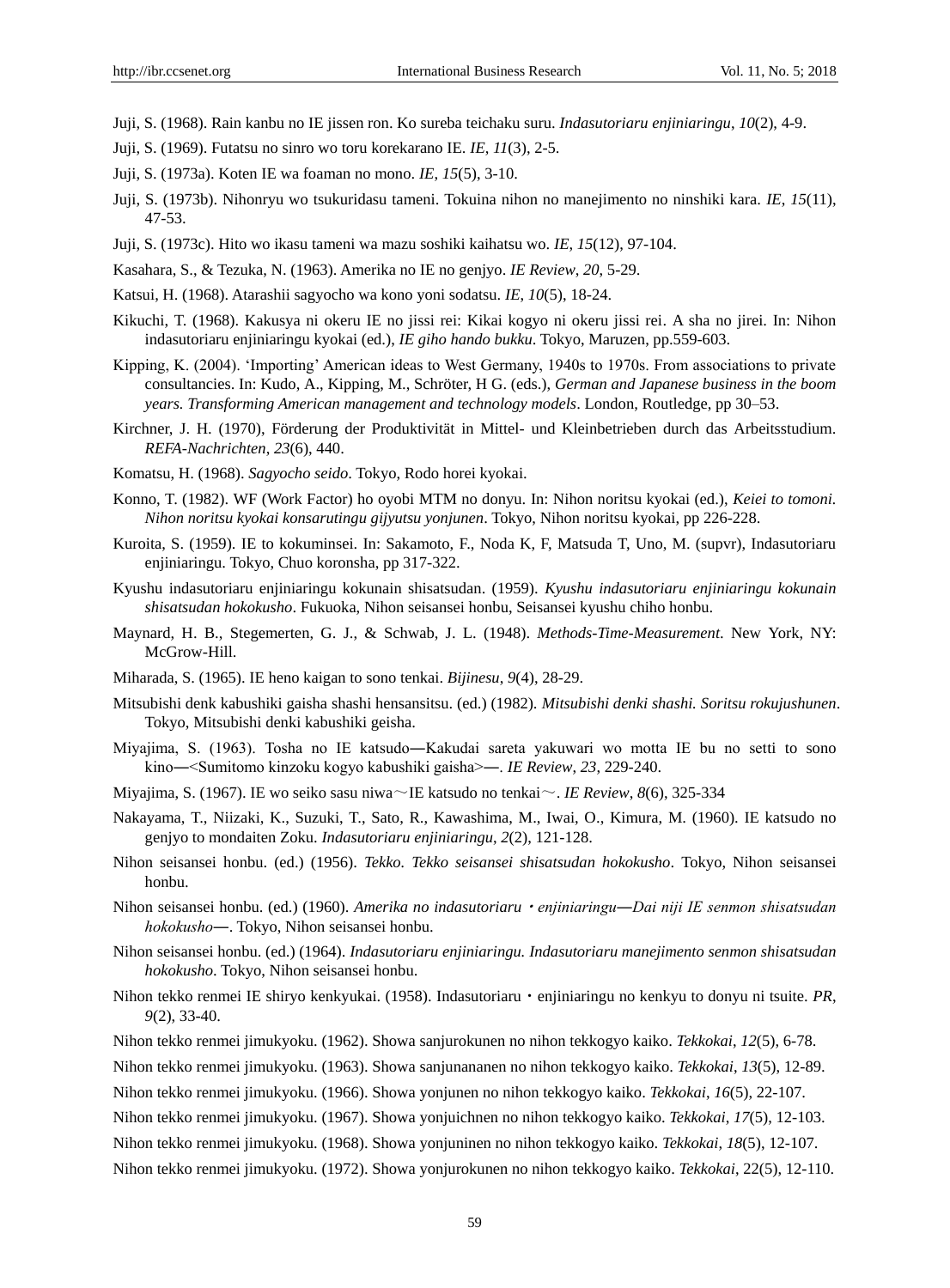- Nihon tekko renmei jimukyoku. (1974). Showa yonjuhachinen no nihon tekkogyo kaiko. *Tekkokai*, 124(5), 16-110.
- Nihon tekko renmei jimukyoku. (1975). Showa yonjukyunen no nihon tekkogyo kaiko. *Tekkokai*, *125*(5), 16-119.
- Nihon tekko renmei jimukyoku. (1976). Showa gojunen no nihon tekkogyo kaiko. *Tekkokai*, *26*(5), 6-93.
- Nihon tekko renmei jimukyoku. (1978). Showa gojuninen no nihon tekkogyo kaiko. *Tekkokai*, *28*(5), 2-97.
- Nihon tekko renmei sengo tekkoshi henshu iinkai. (ed.) (1959). *Sengo tekkoshi*. Tokyo, Nihon tekko renmei.
- Nihon tekko renmei tekko junenshi henshu iinkai. (ed.) (1969). *Tekkko junenshi― Showa sanjusannen*<sup>~</sup> *yonjuninen*. Tokyo, Nihon tekkko renmei.
- Nissan jidosha kabushiki gaisha somubu chosaka. (ed.) (1965). *Nissan jidosha sanjunenshi. Showa hachinen-Showa sanjuhachinen*. Yokohama, Nissan jidosha kabushiki gaisha.
- Noguchi, T. (1968). *Seisan kanri no keieigaku*. Tokyo, Zeimu keiri kyokai.
- Noguchi, T., Ishizaka, I., Sekiguchi, M., & Kojima, S. (1965). *Keiei kanri soron*. Tokyo, Chuo keizaisha.
- Omura, M. (1959a). Gijutsu senta wo chusin ni IE katsudo wo tenkai. Fuji tsushinki kawasaki kojyo. *Indasutoriaru enjiniaringu*, *1*(1), 32-39.
- Omura, M. (1959b). Gijutsubu wo chushin ni haba no hiroi IE katsudo wo tenkai. Nissan jidosha honsha kojyo. *Indasutoriaru enjiniaringu*, *1*(2), 97-104.
- Omura, M. (1959c). Sujimichi no totta kanri shisutemu wo mezasu―Toyo kogyo kabusiki gaisha―. *Indasutoriaru enjiniaringu*, *1*(7), 445-454.
- Omura, M. (1960). Soshikika sareta zenshoteki IE katsudo wo tenkai―. Mitsubishi denki itami seisakusho―. *Indasutoriaru enjiniaringu*, *2*(3), 165-177.
- Omura, M. (1961). Zosan taisei ni michakku sita IE katsudo. Fuji denki seizo kabusiki gaisha Kawasaki kojyo. *Indasutoriaru enjiniaringu*, *3*(3), 189-198.
- Omura, M. (1962). Nichibei no IE hikaku. Sono honshitsuteki sai bunseki wo kokoromiru. *Indasutoriaru enjiniaringu*, *4*(10), 914-926.
- Omura, M. (1969). Jittai kara mita nanajunendai no IE katsudo no hoko. Kakudai suru tekiyo ryoiki to zoshin suru kino. *IE*, *11*(7), 11-17.
- Ono, S. (1959). WF ho niyoru hyojyun jikan settei rei. *Indasutoriaru enjiniaringu*, *1*(1), 60-67.
- Ono, S. (1968). Kakusya ni okeru IE no jisshi rei. Tekko kogyo ni okeru jissirei: Tekkogyo ippann ni okeru rei. In: Nihon indasutoriaru enjiniaringu kyokai (ed.) *IE giho hando bukku*. Tokyo, Maruzen, pp.659-680.
- Ono, S. (1970). Sogoteki IE katsudo no tenkai wo. *IE*, *12*(10), 26-31.
- Ozaki, T. (1959). Amerika no IE katsudo to nihon no genjyo. *Indasutoriaru enjiniaringu*, *1*(6), 362-366.
- Pilz, H. E. (1961). Die Einführung des Work-Factor-System in Deutschland. *REFA-Nachrichten*, *14*(4), 124-125.
- Quick, J. H., & Ikenaga, K. (1965). WF to sagyo sokutei. Soshisha wo mukaete sono sinpo wo kataru. *Indasutoriaru enjiniaring*, *7*(12), 1100-1106.
- Sakano, T. (1963). Tosha no kosuto daun hosaku to IE <Nissan jidosha kabusiki gaisha>. *IE Review*, *23*, 219-228.
- Sato, R. (1959). Denki kogo. In: Sakamoto, F., Noda K, F, Matsuda T, Uno, M. (supvr), *Indasutoriaru enjiniaringu*. Tokyo, Chuo koronsha, pp 263-270.
- Schlaich, K. (1969). Die Anpassung der Aufgaben und Methoden des Arbeitsstudiums an die wirtschaftliche und technische Entwicklung. *REFA-Nachrichten*, *22*(4), 229-234.
- Schwartmann, J. (1975). Praktische Arbeitsgestaltung in der Automobilindustrie. *REFA-Nachrichten*, *28*(4), 205-207.
- Shida, M. (1968) Nihon no IE koristsu wa naze hikui. Kigyo kokendo wa beikoku no sanbun no ichi! *IE*, *10*(3), 10-16.
- Sumitomo kinzoku kogyo kabushiki gaisha shashi henshu iinkai (ed.). (1967). *Sumitomo kinzoku kogyo saikin junenshi*. Osaka, Sumitomo kinzoku kogyo kabushiki gaisha.